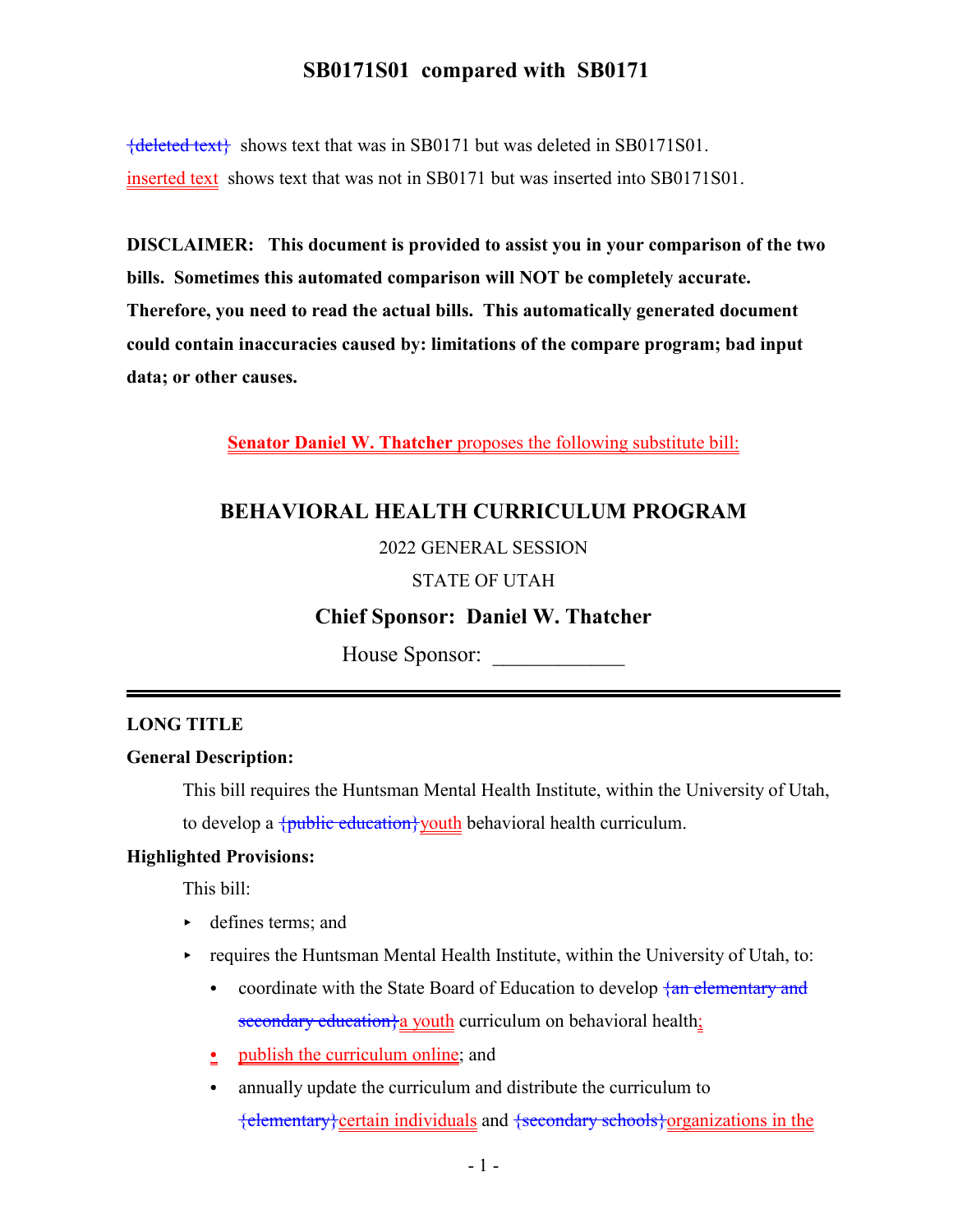## **SB0171S01 compared with SB0171**

#### state.

## **Money Appropriated in this Bill:**

None

**Other Special Clauses:**

None

**Utah Code Sections Affected:**

## ENACTS:

**53B-17-1301**, Utah Code Annotated 1953

**53B-17-1302**, Utah Code Annotated 1953

*Be it enacted by the Legislature of the state of Utah:*

Section 1. Section **53B-17-1301** is enacted to read:

## **Part 13. Behavioral Health Services**

#### **53B-17-1301. Definitions.**

As used in this part, "Huntsman Mental Health Institute" means the mental health and substance use treatment institute within the University of Utah.

Section 2. Section **53B-17-1302** is enacted to read:

#### **53B-17-1302. Huntsman Mental Health Institute -- {Public education**

#### **behavioral}Behavioral health curriculum.**

(1) The Huntsman Mental Health Institute shall coordinate with the State Board of Education to develop  $\frac{1}{2}$  an elementary and secondary education a youth curriculum to increase awareness about behavioral health challenges facing youth in the state.

(2) The curriculum described in Subsection (1) shall include age-appropriate information on:

(a) the connection and importance of mental health to overall health;

(b) tools for maintaining mental health wellness, including evidence-based practices used to overcome behavioral health challenges;

(c) signs and symptoms of common behavioral health challenges and ways to respond to the signs and symptoms;

(d) the prevalence of behavioral health challenges across all populations;

(e) common behavioral health conditions and evidence-based treatments for common